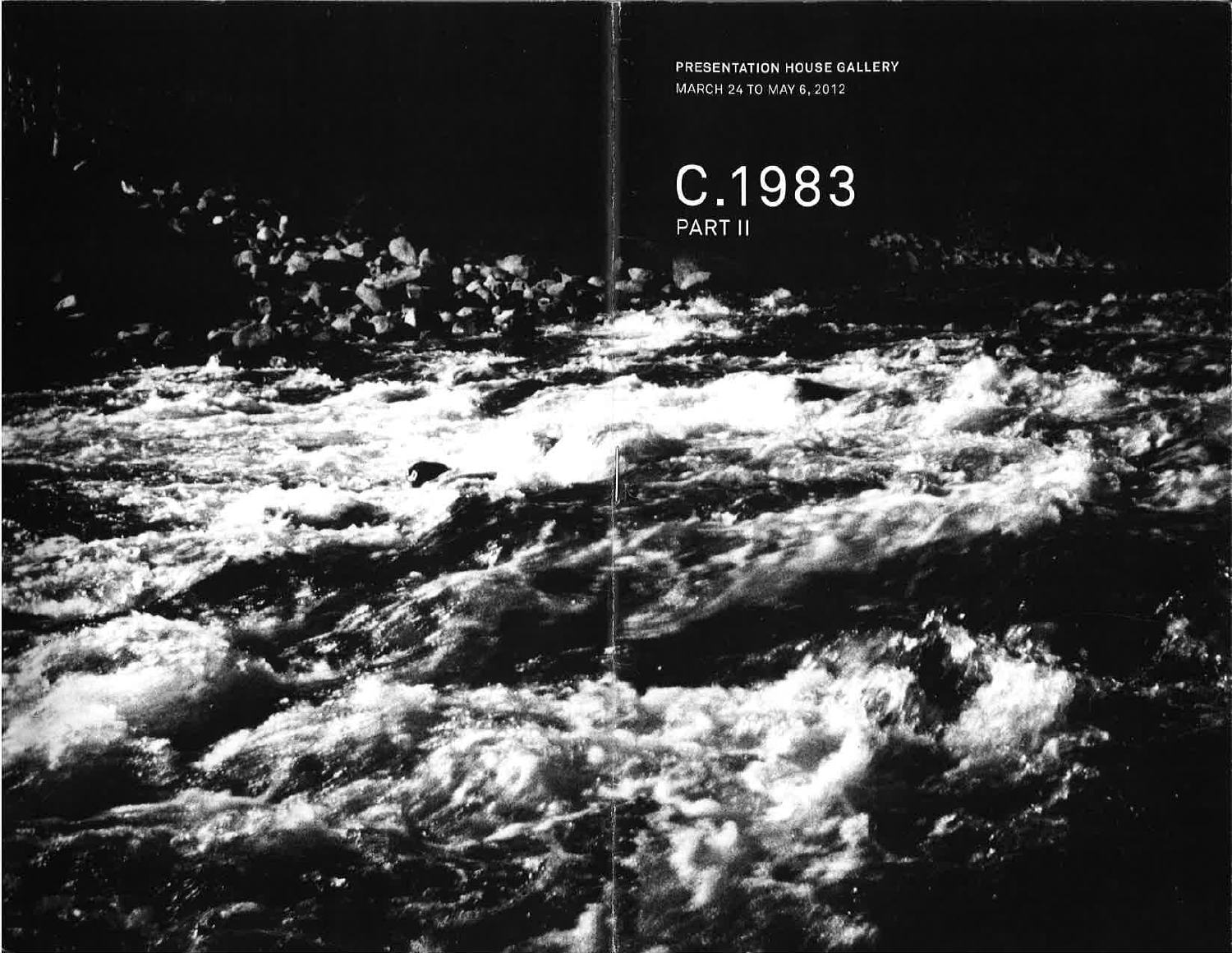c.1983 PART ll: MARCH 24 T0 MAY 6,2012

VIKKY ALEXANDER KATI CAMPBELL SHARE CORSAUT CH RISTOS DIKEAKOS DON GILL RODNEY GRAHAM LAIWAN MARK LEWIS HENRI ROBIDEAU CH ERYL SOURKES IAN WALLACE

### CU RATOR: HELGA PAKASAAR

ü.

This exhibition looks at camera art in Vancouverfrom 1981 to 1987, an important cutturat moment with particular relevance to photographic practices. The early eighties in Vancouver saw the emergence of new exhibition venues, artist initiatives, collectives, pubtishing projects, and critical writing that enriched the city's cuttural milieu, while Vancouver artists increasingly contributed to international art discourses.

By the early 1980s, photographic strategies gained a new prevatence and photography had become a dominant mode for thinking about images. Artists working across mediums were involved in retooling images from diverse sources -mass media, the histories of photography and painting, poputar culture -to critically examine the social meanings of visual language. Preferringto make rather than take pictures, the artists in C.1983 demonstrate an awareness of the social role of the camera and the politics of representation. They consider pictorial conventions with an understanding ofthe discursive quatities of photographic images, often filtered through literary sensibitities. Strategies of quotation and citation are

evident throughout the exhibition. For these West Coast artists, the imptications of media culture, of receiving reality from elsewhere, was not so much a matter of fatse information but rather a rich source for revealing the contradictions of experience in late modernity. They give credence to the opacity of images and what lies beyond surface information. Fiction and illusion are understood as inherent to seeing the world through a camera apparatus, and thus questions of representation remain unresotved.

Rodney Graham considers the essentiat problem of representing nature through a camera apparatus. His works are reflections on the nature of projection -how we apprehend and imagine the very existence of an image that changes over time. The structure and temporaI rhythm of his phantasmic film projection -a night shot of a rushing river illuminated by high wattage lights powered by diesel generators  $-$  is determined by the technology, the length of a roll of colour 35 mm film and the cyclical labour of the projectionist.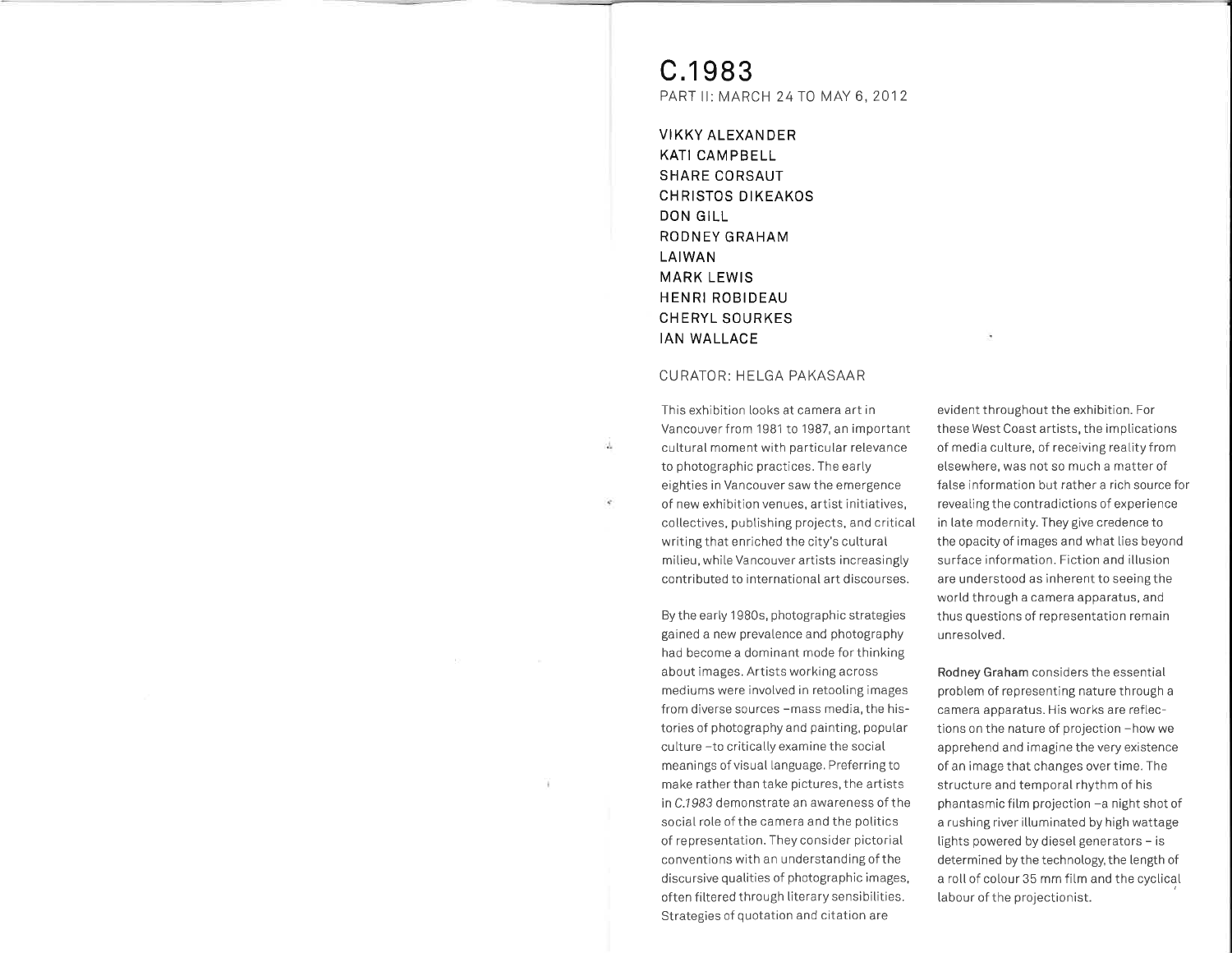Share Corsaut approaches questions of naturalism and photographic technology through camera-less photography. Her photograms are literally drawings with light enacted in a darkroom that record momentary interactions of forms and gesture. Experimenting with the rich painterly quatities of Potaroid fitm, her seductive images borrow from Russian constructivist aesthetics, especialty the geometric designs of Et Lissitzky. Cheryt Sourkes atso uses elaborate hands-on techniques that involve photogram processes and the manipulation of emulsion to construct photomontages. Working from various found sources (ittustrations, books, scientific texts) she layers photographs, systems of notation and signage into dense cotlages that interpret collective mythologies and draw attention to conditions of perception.



Rodney Graham, Two Generators, 1984

Throughout the exhibition, the production of meaning in an information-laden wortd is taken up through methods of copying, repetition and reproduction.

Laiwan replicates images and texts from source material as diverse as Gnostic texts and Ritke poems in her handmade artist books with typewritten pages.The textual voices interwoven with almost illegible replicated images form fragmented narratives that repeat with the rhythm of incantations. Don Gill takes a more ironic stance toward problems of linguistics. His decidedly artisanal photomontages of handdrawn stenciled words with images propose absurdist instructions for social change. Like his deadpan display of news clippings, these works riff on documentary evidence and the social realist claims for the facticity of news photography and captions.

Eighties debates and picture theqries often referred to the mediated wortd as a consciousness industry that caused a crisis in representation. The artists here redirect those ideas of media images as cultural signs more as loaded artifacts that carry social memory and subjectivities.

Kati Campbell removes all language and human figures from the photographs she



Share Corsaut, No.74, 1981

appropriates from advertising, arranges hieratically, and backlights, as if an ironic attarpiece to commercialism. An abandoned car, living room with a mysterious shape hovering in the foreground, and bathroom sink forms an enigmatic narrative that reconstitutes human presence.The quick takes and seductive surfaces of advertising photographs are simitarty slowed down and given new meanings in Vikky Alexander's works. The effect of overlapping two photographs taken from the pages of magazines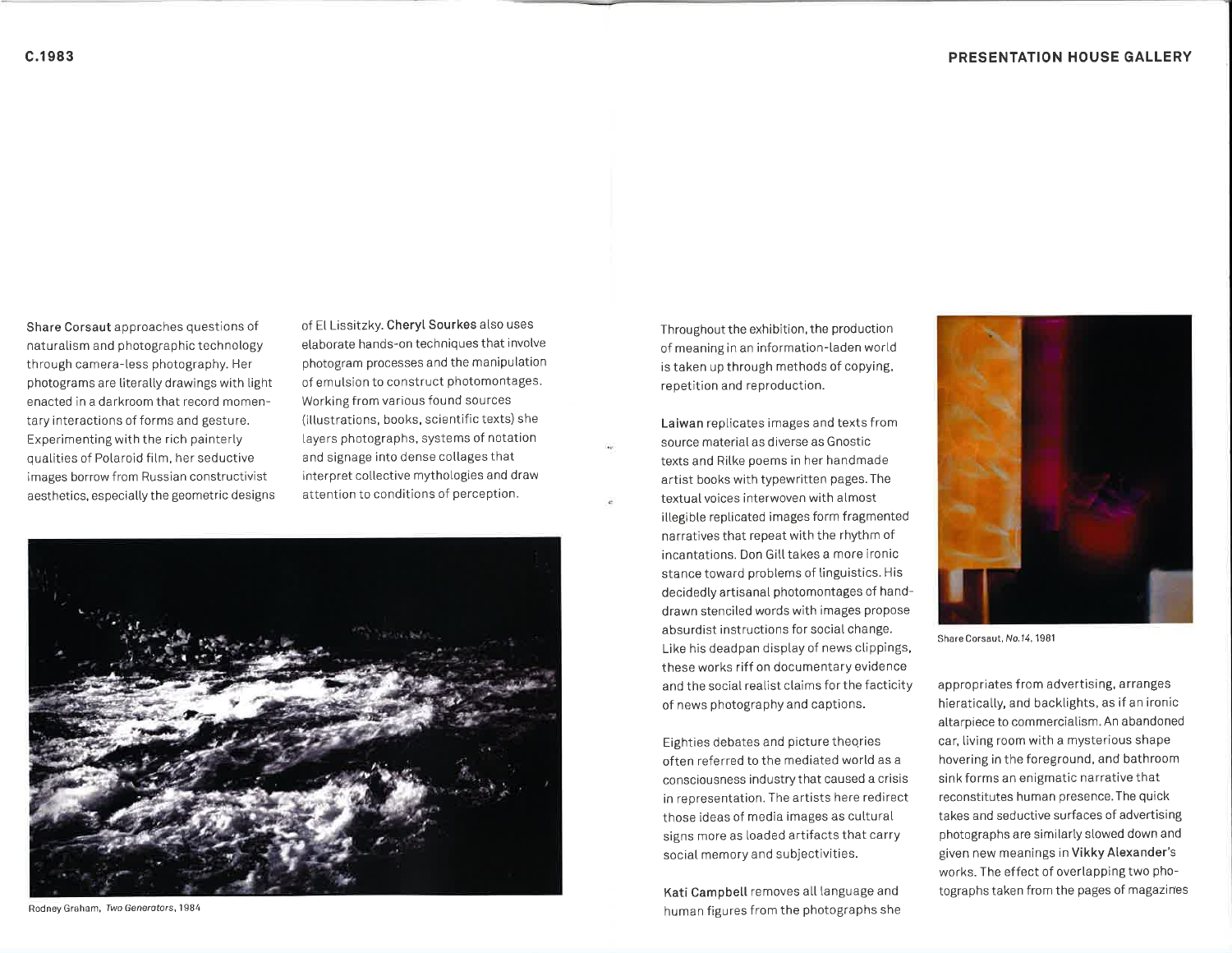

Cheryl Sourkes, Endless Stop, 1985

and calendars amptifies their visual rhetoric in a way that redirects artifice into an intensified and ideatized dream space. Mark Lewis is also concerned with subverting spectatorship in the Burning

series for which he rephotographs detaits from advertising, fashion, and pornography magazines. Sliced figures are collaged into a cotumnar shape that, together with a parallel text, sets into play the subjective

lure of the seductive, commodified bodies that further manipulates desire and implicates the viewer.

lan Wallace's instatlation reconfigures readymade images into a spatial narrative the arrangement of panels becoming architectural elements that reference the facades of classical buildings. The vagrants depicted in this work (evoking 1gth century social realist photographs) are flanked by classicaI statuary, framing modern class concerns against the civic ideals of antiquity. Similarly allegorical, the diptych 1900 (1984) offers many fragmented views of artworks in a museum that are further reduced to gesturaI traces in the form of stenciled line drawings.

Collage as a technique for negotiating disjunctive realities is seen throughout the exhibition. Christos Dikeakos draws out the collisions of urban landscapes through views of debris and ruination. His photographs acknowledge the diverse histories and colonizations of the city. The economic and socialshifts that impacted civic space so visibly during this period in Vancouver appear in his work as patimpsests of a place and its histories

Henri Robideau takes the most direct approach to considering what is at stake in photographic depiction. His panorama documenting an ad hoc civic protest in 1983 proposes an alternative to the biases of news photography and editorial captioning. Responding to the dictum that the camera records in order to forget, he asserts the importance of recording political activism by appending his own written commentary that underscores how photography is interwoven with history.



Laiwan, Unknown Cause (detail), 1982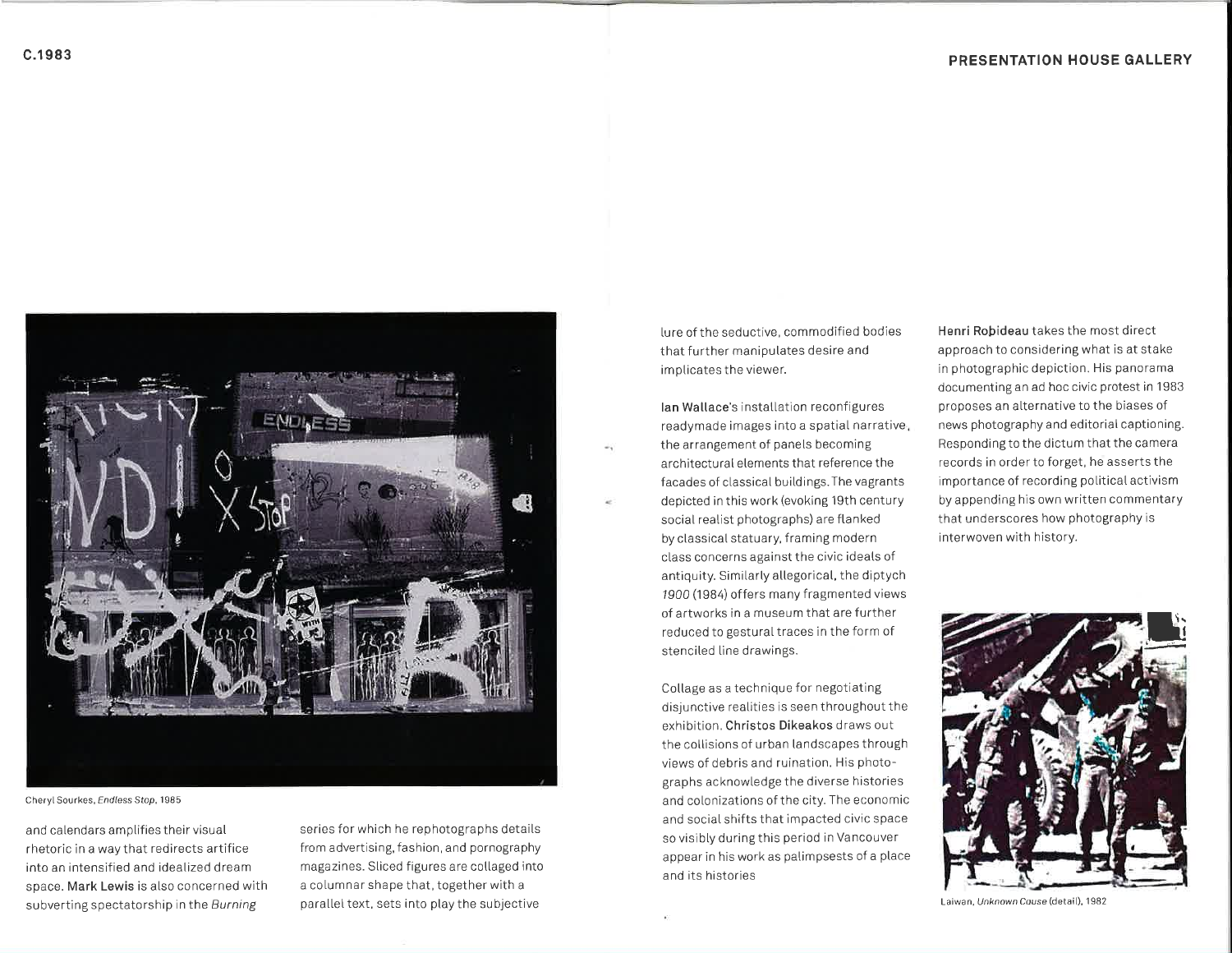

Don Gill, Xenophobia series (detail), 1980-1985

VIKKY ALEXANDER studied atthe Ontario College of Art and graduated from the Nova Scotia Cotlege of Art and Design in 1979. Her photographic works and photo-murat installations of the 1980s were exhibited widety throughout North American and Europe. She had exhibitions at Coburg Gallery in Vancouver in 1983 and 1987, and was in many group shows in New York such as fhe Stolen lmoge ond its Uses (1983), and Material Fictions (1987) at 49th Parallel Centre for Contemporary Canadian Art.

KATI CAMPBELL graduated in lnterdisciplinary Studies from Simon Fraser University in 1984 and received a M.A. in social history of art from Leeds University in 1991. She co-founded the Vancouver Association for Noncommercial Culture in 1986, an artist collective that mounted public projects until it disbanded in 1998. VANC produced unique pubtic art projects such as ObJects of Labour (1986) and the bus shelter project AdVerse Practises (1988). Campbell was in numerous shows throughout the 1980s

inctuding Op-positions, Second Fotografie Biennale, Rotterdam, Conodion Bienniol of Contemporary Art, National Gallery of Canada (1989), Vancouver Now, Walter Phillips Gallery, Banff (1987), and Urban Circuits, YYZ Artists' Outlet, Toronto (1985). She produced a number of bus shetter projects including for Prive/Public (1990) in Rennes, France and Skytrain Stations in Vancouver She had a solo exhibition at the Vancouver Art Gallery in 1992. Production was originally exhibitied at Urbanarium in 1987

ris

SHARE C0RSAUT began painting in the 1960s and graduated from the Vancouver School of Art in the 1970s. Influenced by the experimentat photography of Man Ray and Moholy Nagy, she began producing black and white photograms in the late 1970s. She showed locally at the Charles H. Scott Gallery, Surrey Art Gallery and Coburg Gallery in the 1980s. The large polaroid photograms in C.7983 were made in 1981 when Corsaut gained access to the targe format Polaroid studios in Cambridge, Massachusetts. These works were first exhibited in <sup>a</sup> solo show in 1981 at the Southern Alberta Art Gallery, Lethbridge and in Vancouver: Art and Artists 1931-1983 (1983) at the Vancouver Art Gallery.

CHRISTOS DIKEAKOS graduated from the University of British Columbia in 1970. He played an important role in the production and devetopment of photo-based art in Vancouver. He curated and contributed to the catalogue for the Vancouver Art Gallery's touring lan Wallace retrospective of 1987. His mixed media works of the 1980s focused on the diverse histories and colonizations of Vancouver. Dikeakos had solo exhibitions at Coburg Gatlery, Vancouver in 1985 and at the Vancouver Art Gallery in 1986. Throughout the 1980s he also took part in group shows such as Open Site, Center Which is Time (1986), Dazibao Gallery, Montreal and It's Classical (1988) at the Surrey Art Gallery.



Kati Campbetl, Production (detait), 1987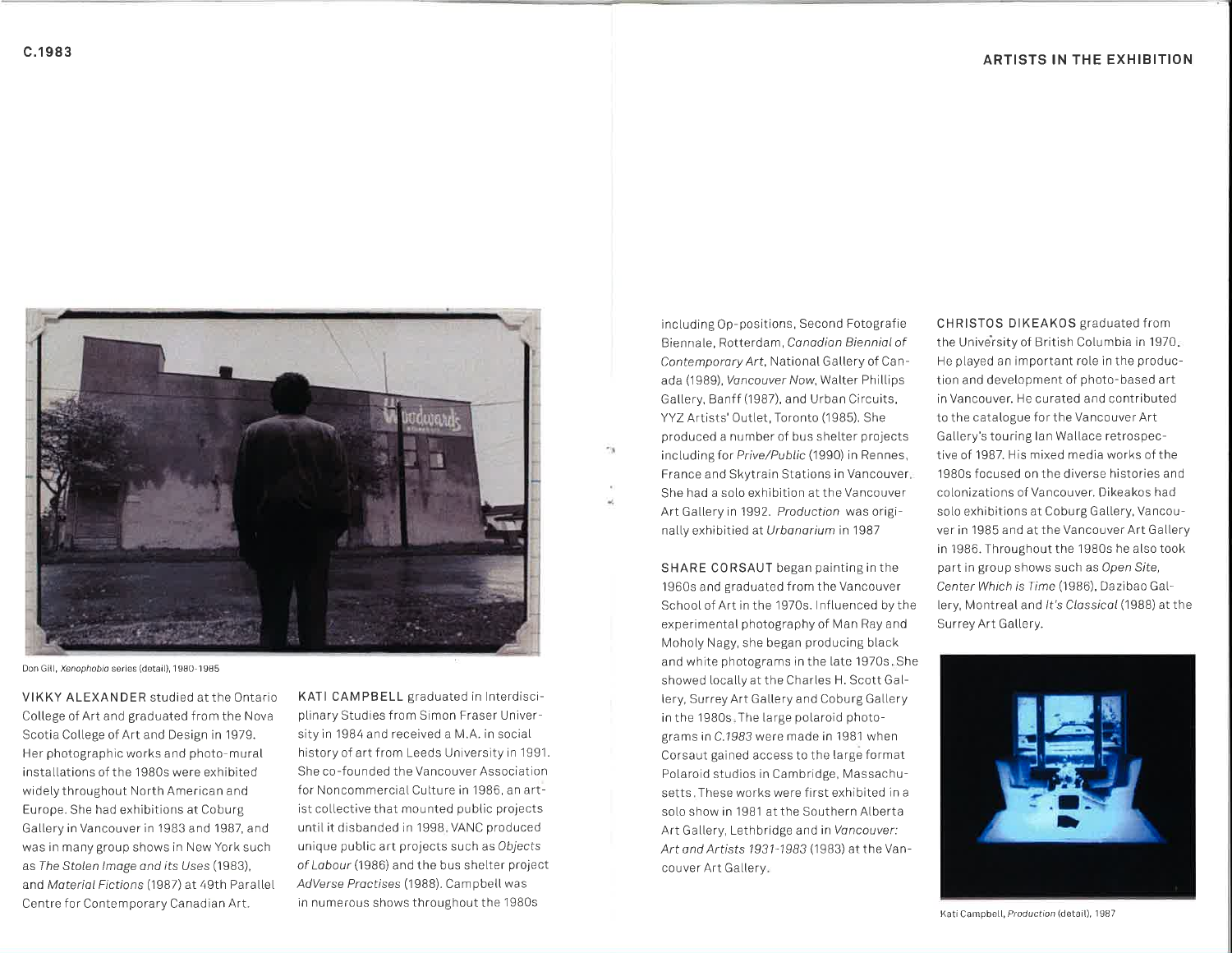

Mark Lewis. They Sucked a Filthy Tongue..., 1987

DON GILL studied at Simon Fraser University and the University of Victoria and has a master of fine arts from the California lnstitute of the Arts. He began exhibiting in 1976 and participated in numerous group shows in Vancouver throughout the 1980s, inctuding Photoperspectives '85 (1985) at Presentation House Gallery and Cameraworks (1986) at Or Gallery. He also took part view and the victor of the Courage of Lassie , and initiated the First vikky Alexander St. Sebostion, 1983 and the Vikky Alexander St. Sebostion, 1983

in the Vancouver Association for Noncom mercial Culture, an artist collective devoted to exploring art practices for engagement. His soto exhibitions The Attitude of Everydoy Life (1985) and Xenophobia-28 (1986) took place at the affiliated (N)On Commercial Gallery and Window for Noncommercial Culture, respectively.

RODNEY GRAHAM studied art history at the University of British Columbia and Simon Fraser University. An artist and musician, Graham has created a rich body of work, beginning with the tight event installations Camera Obscura and Illuminated Ravine both of 1979. He has made use of such diverse mediums as film, photography, installation, painting, prints, artist books and music. Solo exhibitions of the 1980s include Galerie Johnen and Schottle, Cologne (1986), Art Gallery of Ontario (1987), Ydessa Hendeles Gallery, Toronto (1987), Vancouver Art Gallery (1988), Stedetijk Van Abbemuseum, Amsterdam, Books ond Writings by Rodney Graham (1989), Yves Gaevert, Brussels, and Or Gallery (1989). His first film work, Two Generators of 1984 was launched as a cinema screening during the exhibition Rodney Graham, Ken Lum, Jeff Wall, Ian Wallace at 49th Parallel Centre for Contemporary Art, New York in 1985.

LAIWAN studied at Emily Carr College of Art and Design and began exhibiting in 1982. She founded Or Gallery as a personal project in Aprit '1983 and was artist in residence and curator for a year when it became an artist run centre. During the eighties she wrote and produced artist books, performed with the music group "The Courage of Lassie", and initiated the First

Vancouver Lesbian Film Festival (1988). Her works were exhibited at the Miyagi Museum of Fine Arts, Sendai, Japan (1984), Artist's Books, Universitat Oldenburg, Germany (1985), Broken Muse, Vancouver Art Gallery (1980), 25 YoungArtists, The Convertible Showroom (1986) and Yellow Peril: Reconsidered that toured across Canada.

MARK LEWIS studied at Harrow College of Art, London and the Polytechnic of Central

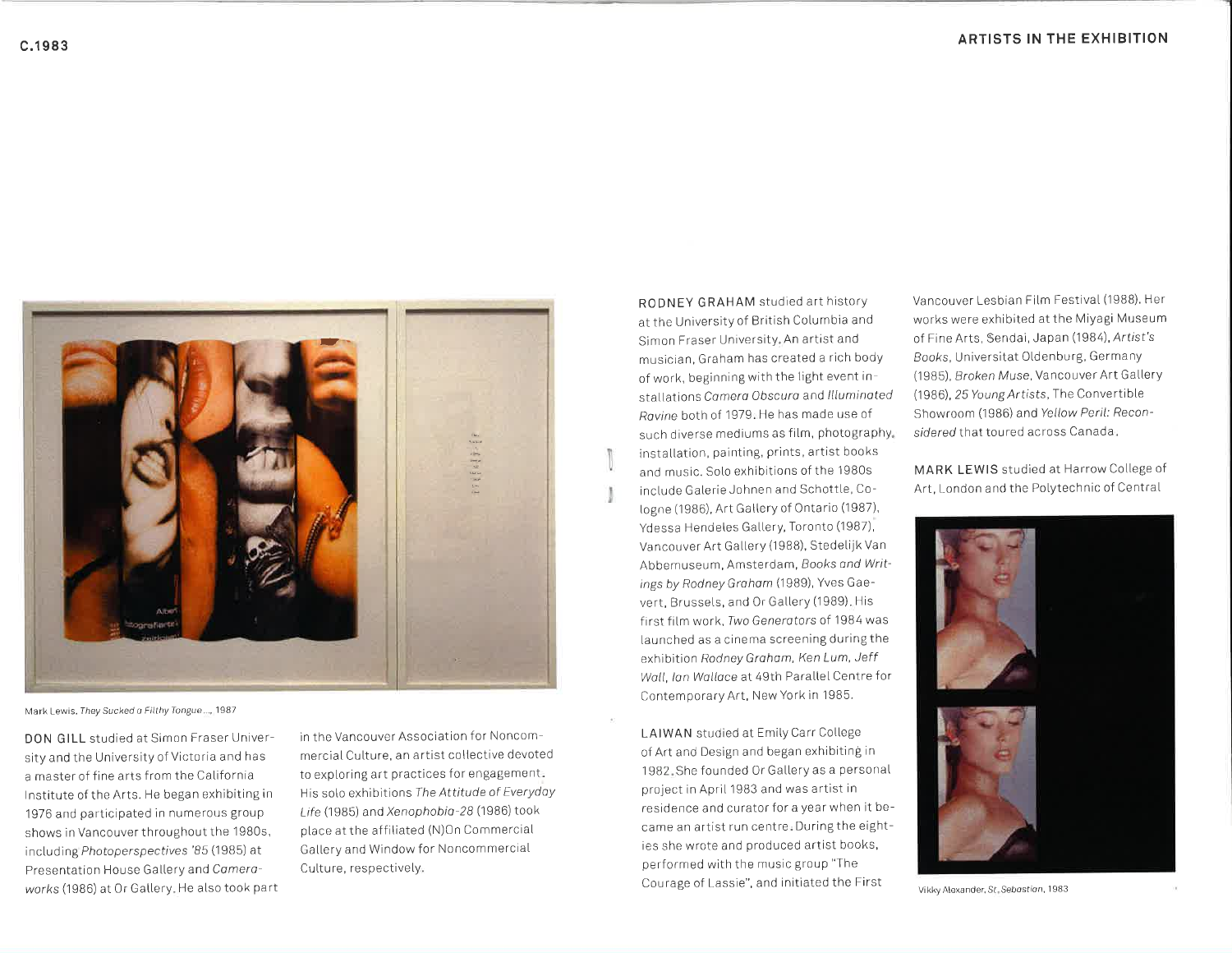lan Wallace, 1900 (detail), 1984

London, and later taught in the fine arts program at the University of British Columbia. By the late 1980s his photographic and billboard works were exhibited widely in Tyrannies of Intimacy (1989), Or Gallery, Of Politics and Conventions (1989), Mois de Photo, Montreal, Adverse Practices (1988), Western Front, and Sexual Difference: Both Sides of the Camera (1988), Wallach Art Gallery, Columbia University, New York. His critical writing was widely published and in 1988 he co-founded Public Access, a writer and artist collective in Toronto, which

produces Public, a journal of art and theory. The works in C.1983 from the Burning series were initially exhibited at Artspeak Gallery in Vancouver in 1988.

HENRI ROBIDEAU is a photographer and photographic historian whose two-decade long project, the Pancanadienne Gianthropological Survey, is a record of eccentric Canadian landmarks, In 1983, he had a solo exhibitions at the Coburg Gallery and took part in October Show, Vancouver Art and Artists 1931-1983. Throughout the 1980s he taught photography at Simon Fraser University and Emily Carr College and conducted extensive research on the historical British Columbia photographer Mattie Gunterman. His panorama in C.1983 was first exhibited in the Warehouse Show in 1984 and at political events and labour halls, and in 1992 at the Centre Nationale de la Photographie in Paris as part of the exhibition Panorama des Panoramas.

**CHERYL SOURKES** studied at McGill University before moving to Vancouver in 1967 where she became involved with Intermedia, an experimental art collective. University and post-graduate studies in sciences, psychology and biology led Sourkes to explore behavioural science, and physiological processes. Throughout her career as an artist,

writer and curator, she has explored themes of language, time, history and the conditions of perception through photography, and more recently through new technologies. During the 1980s she exhibited in Vancouver at the Western Front, Blue Sky Gallery, Vancouver Art Gallery and had a solo exhibition Street Photographs at Coburg Gallery in 1983. Her photographic collages were initially shown in Of Difference Lost and Retrieved at Presentation House Gallery in 1985.

IAN WALLACE completed an MA in art history at the University of British Columbia in 1968. He taught briefly at UBC and then at Emily Carr College of Art and Design from 1972 until 1998 where he introduced contemporary art into the curriculum and developed an important visiting artist and critic series. During the eighties, he was a prolific writer and his critical texts were published widely. In addition to exhibitions across Canada including Stations, International Centre for Contemporary Art in Montreal (1987), he exhibited in Toyama, Japan (1987), Rome (1988), St. Etienne, France (1989) and Frankfurter Kunstverein, Germany. The Poverty series that Wallace began in 1980 went through many iterations in different mediums including photographic sequences, paintings with silkscreen and laminated photographs, video and a book.



Christos Dikeakos, Column Ruin (installation view), 1987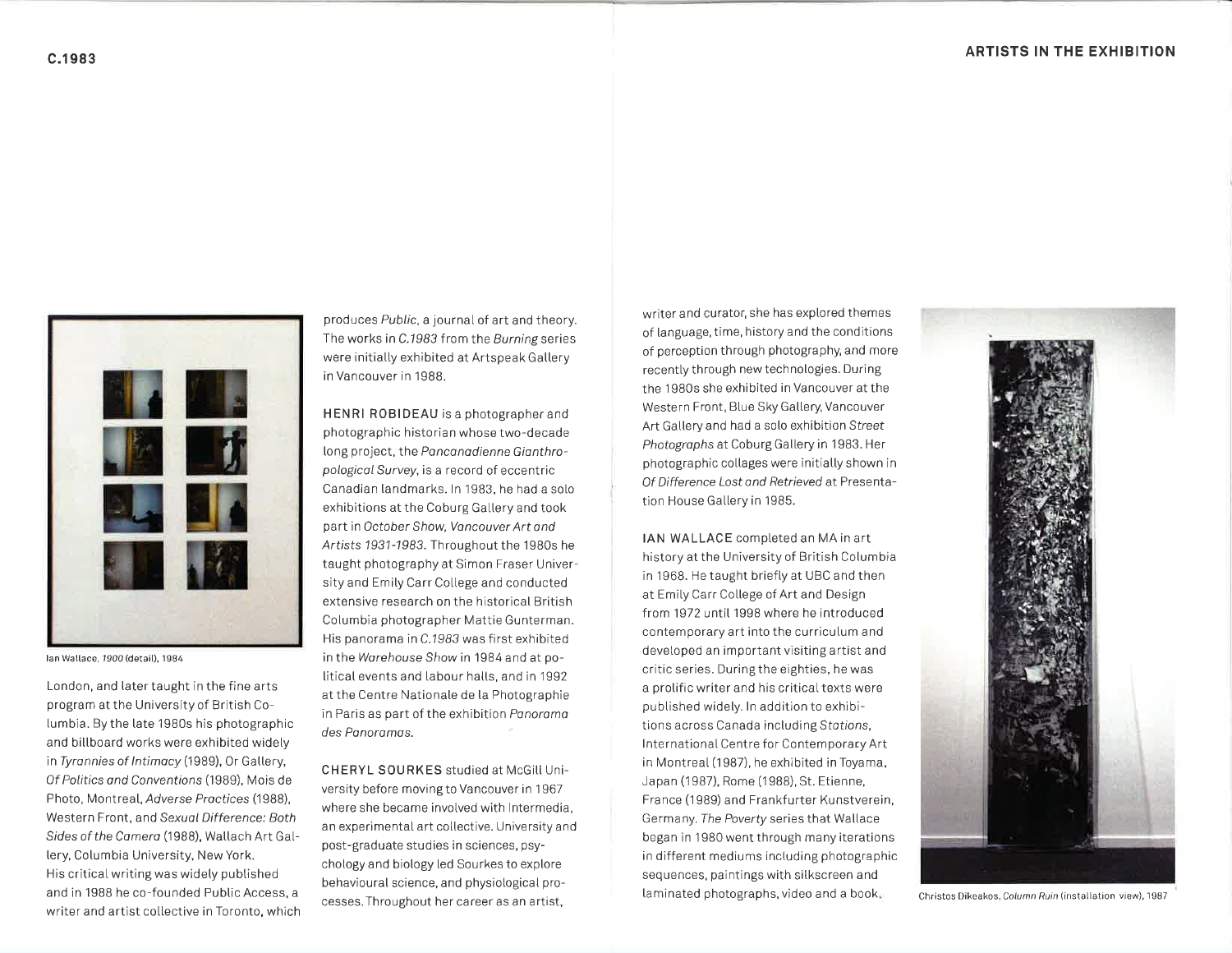

Henri Robideau, July 23, 1983, Giant crowd of 50,000 people... (detail), 1983



Chris Gallagher, Terminal City (still), 1982, 8 minutes, 16mm film

W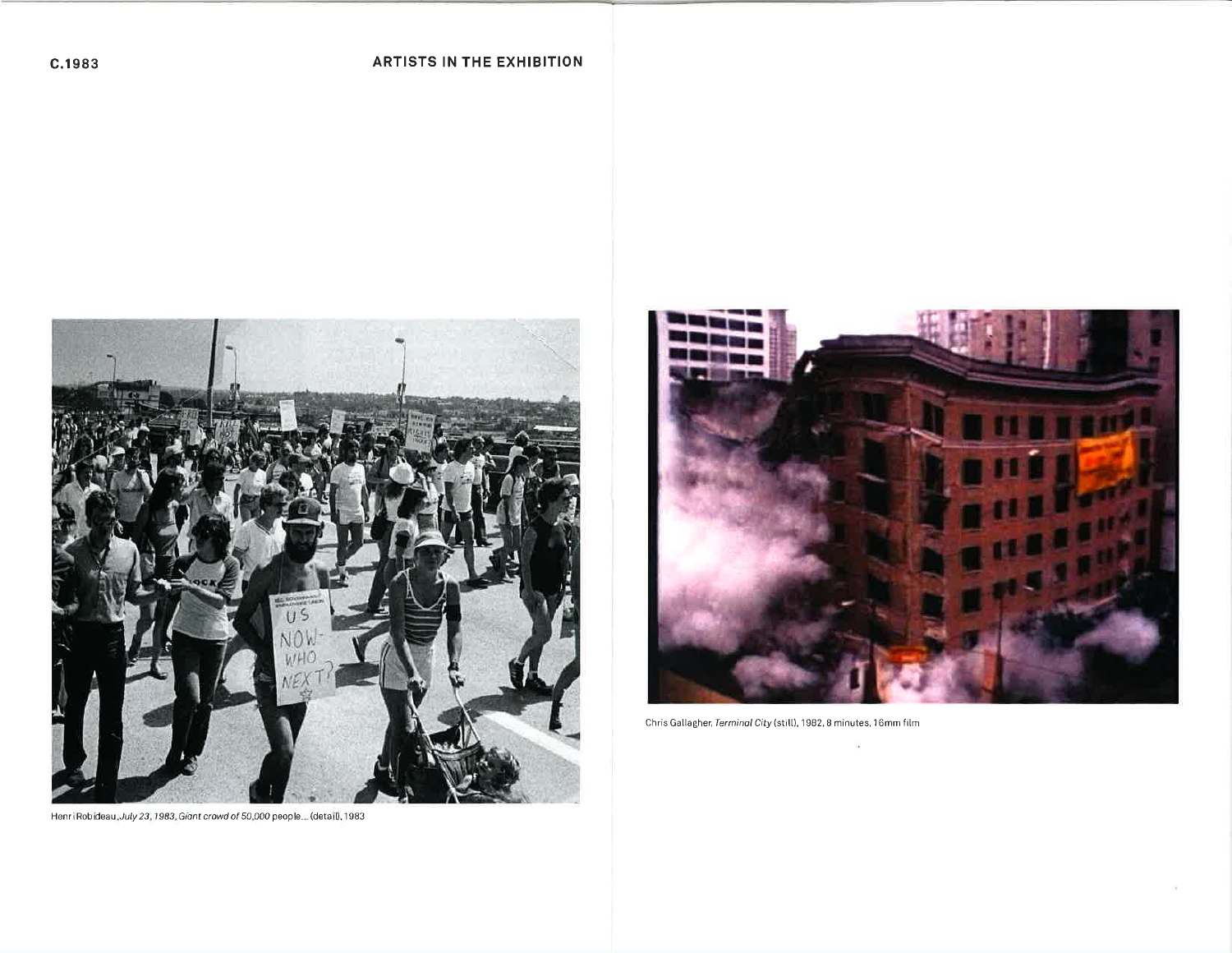VIKKY ALEXANDER Between Dreaming and Living, #5, #1, #2, 1985 cibachrome prints three panets, 39.5 x 58.2 cm. each Courtesy the artist and Trépanier Baer Gallery, Calgary

St. Sebastian, 1983 C-print 127 x 96.5 cm. Courtesythe artist and Trépanier Baer Gallery, Calgary

KATI CAMPBELL Production,1987 mixed media 76x212x24.7 cm. Courtesy the artist

SHARE CORSAUT No.14,1981 Polacolor photogram 57.2 x 47.7 cm. Collection of Robert Keziere

No.20, 1981 Potacolor photogram 24.1 x 19 cm. Courtesy the artist

No.28, 1981 Potacolor photogram 19 x 24.1 cm. Collection of Robert Keziere

No. 15, 1981 Polacolor photogram 57.2x47.7 cm. Courtesy the artist

Untitled, 1983 cyanotype photogram 22.5x17.7 cm. Collection of the Surrey Art Gallery. Gift of Bill Jeffries

CHRISTOS DIKEAKOS Column Ruin, 1987 gelatin silver print, glass 325 x 66.8 x 40.5 cm. Courtesy the artist and Catriona Jeffries, Vancouver

False Creek Panoramas, 1983/84 gelatin silver prints 6x 113.5cm. Courtesythe artist and Catriona Jeffries, Vancouver

DON GILL The Attitude of Everyday Life series, 1985 Ektacolor prints two panets, 50.5 x 63.0 cm. each Courtesy the artist

Xenophobio series, 1980-1985 mixed media on paper six panels, 45.7 x 60.9 cm Courtesy the artist

RODNEY GRAHAM Millenniol Project for on Urbon Plozo, 1986 mixed media dimensions variable Collection of the Vancouver Art Gallery, Vancouver Art Gatlery Acquisition Fund Two Generotors, 1984 35 mm. 4 minutes, sound courtesy the artist screened from 9:00pm -10:30pm on May 4 at Pacific Cinémathèque, 1131 Howe St, Vancouver LAIWAN A Mythology in Thirteen Frogments, 1985, second edition 2012, ed.20

Cove Coveot, 1985

Unknown Couse,1982, ed. 14, in Engtish & German Courtesythe artist

MARK LEWIS His Scented Body Burned..., 1987 C-print 151.5 x 124.5 and 151.5 x 52.8 cm. Collection of the Morris and Helen Belkin Art Gallery, University of British Columbia, Vancouver

They Sucked a Filthy Tongue..., 1987 C-print 151.5 x 124.5 and 151.5 x 52.8 cm. Collection of the AMS Student Society, University of British Columbia, Vancouver

HENRI ROBIDEAU Juty 23, 1983, Giont crowd of 50,000 people..., 1983 gelatin silver print 43.5 x 228.0 cm. Courtesy the artist

CHERYL SOURKES Endless Stop, 1985 Gelatin silver print 50.8 x 60.9 cm Courtesy the artist

Point of Synthesis, 1985 Gelatin silver print 50.8 x 40.6 cm Courtesy the artist

Suppresor - Mutotor, 1984 Gelatin silver print 50.8 x 40.6 cm Courtesy the artist

U: Person Reody,1985 Gelatin silver print 50.8 x 60.9 cm Courtesythe artist

The Diver of Nineveh, 1983 Gelatin silver print 50.8 x 40.6 cm Courtesy the artist

Figures of the Middle Reolm, 1985 Gelatin silver print 50.8 x 60.9 cm Courtesythe artist

IAN WALLACE The lmperiol City, 1986 gelatin sitver prints, ptexigtas four panets, 247.0 x 61.0 cm each

University of Lethbridge Art Cotlection, Gift of the artist, 1991

1900,1984 cibachrome prints, sitkscreen two panels, 142.0 x 112.0 cm. each Courtesy the artist and Catriona Jeffries, Vancouver

CBC Archival Footage from the 1980s Collagist: Anu Sahota Courtesy the CBC Archives, Vancouver